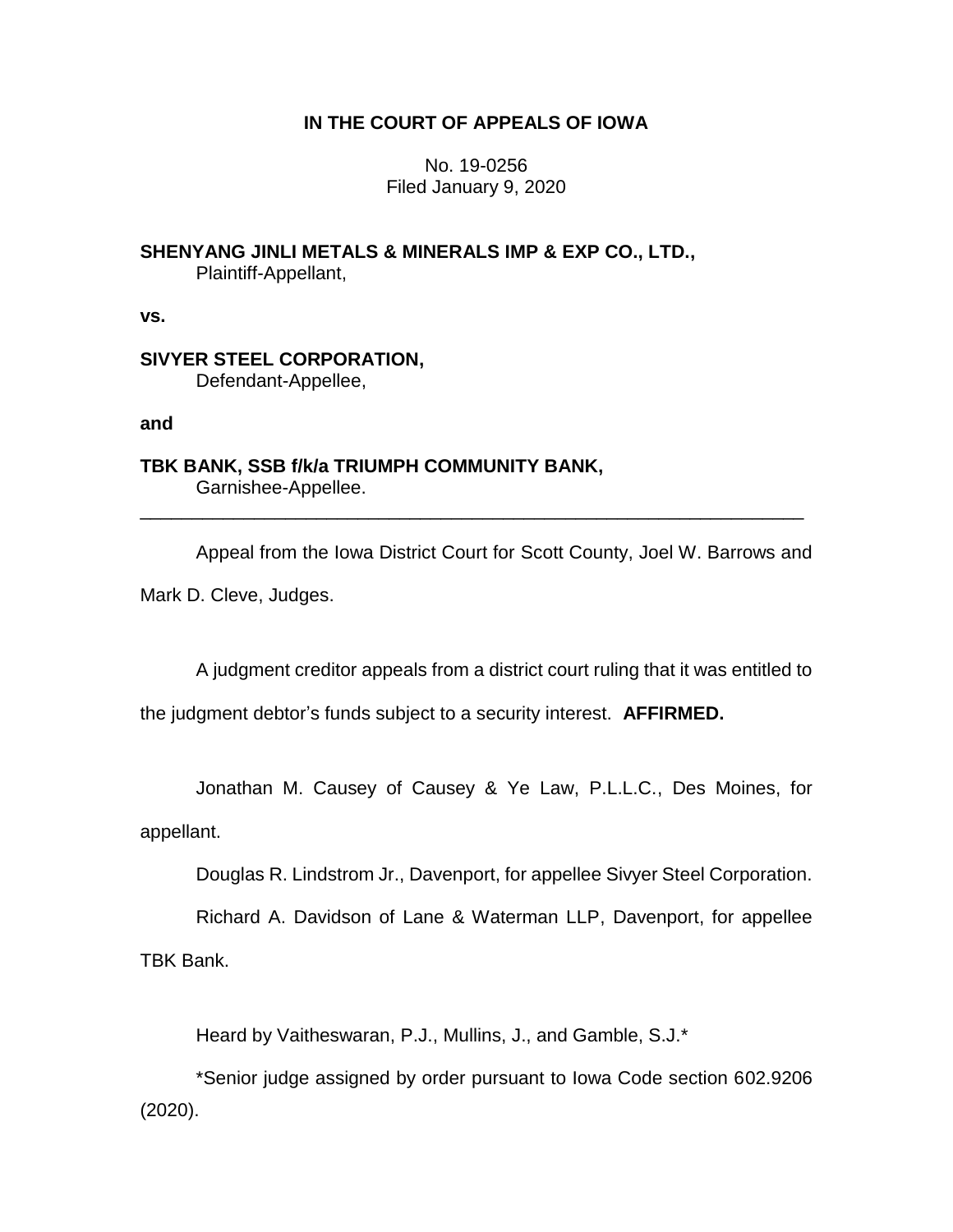#### **VAITHESWARAN, Presiding Judge.**

This appeal pits a judgment creditor against a bank with a perfected security interest in the judgment debtor's property. The bank prevailed. On appeal, the judgment creditor raises several arguments for reversal including a contention that its entitlement to the judgment debtor's funds was not "subject to" the bank's security interest.

## *I***.** *Background Facts and Proceedings*

Iowa company Sivyer Steel Corporation (Sivyer) had operating loans with TBK Bank (TBK). The bank, in turn, had a perfected security interest in Sivyer's property, including its deposit accounts. Sivyer admitted to defaulting on certain loan payments. For a limited period of time, TBK agreed to "forbear from exercising any rights and remedies under the Loan Agreement" based on those defaults and agreed to continue making advances to maintain business operations.

Shenyang Jinli Metals & Minerals Imp & Exp Co., Ltd. (Shenyang) supplied raw materials to Sivyer. Sivyer defaulted on its payments to Shenyang. Shenyang sued Sivyer for breach of contract and obtained a money judgment for \$467,982.55, plus interest and costs.

Shenyang sought to collect its judgment by garnishing Sivyer's accounts at TBK. The bank filed an answer asserting it had "a valid, perfected and senior security interest in such accounts . . . and a right of offset to secure the principal amount of loans extended by [the bank] to [Sivyer]."

Shenyang and TBK filed cross-motions for summary judgment. Shenyang asserted (1) Sivyer "was in default, but [TBK] lost its priority by failing to take affirmative steps to enforce its right of setoff"; (2) TBK "waived its right of setoff";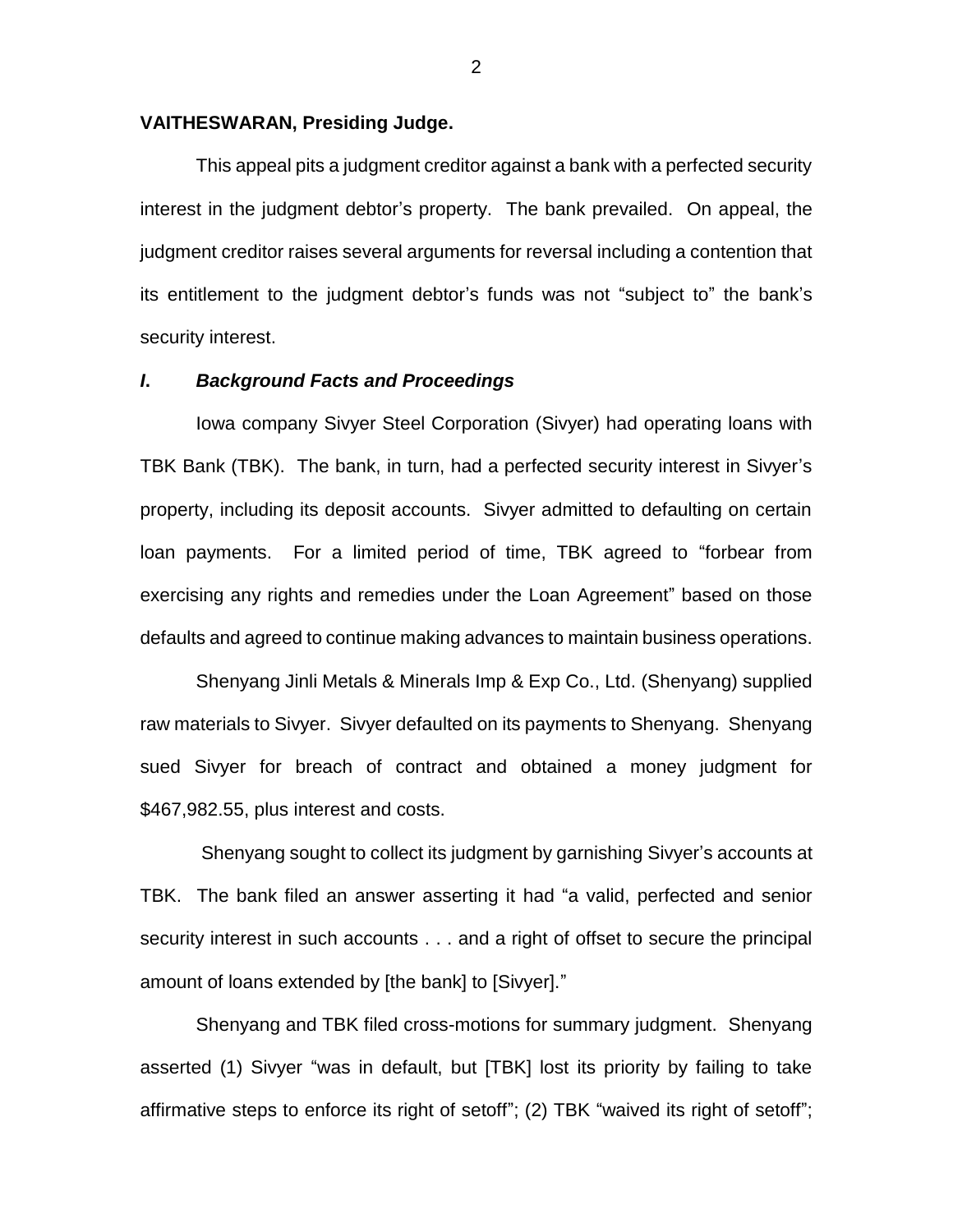and (3) "TBK was liable to [Shenyang]" for the amount of the garnishment under lowa Code section 642.13 (2017).<sup>1</sup> TBK asserted that (1) under controlling case law, "a bank's prior security interest in accounts is superior to a garnishment claim"; (2) the bank had "a perfected continuing security interest in the accounts and proceeds in the accounts"; and (3) its "security interest in the accounts [was] superior to [Shenyang's] garnishment."

Preliminarily, the district court considered the following question:

[D]o funds in a deposit account controlled and maintained by a bank, secured by the bank's perfected security interest, constitute "property [of the defendant] held by the garnishee" under section 642.13 when the bank has not declared default, accelerated the debt, or exercised its right to setoff? Or, can a bank's perfected security interest and right to setoff, standing alone in the absence of default, prevent a judgment creditor from garnishing funds in the deposit accounts securing the bank's financial interests?

The court determined "the funds in the deposit accounts securing TBK's loan to Sivyer constitute 'property [of the defendant] held by the garnishee' where the borrower is not in default, and the bank has neither invoked its remedies under the security agreement nor exercised its right to setoff." The court found Sivyer defaulted on its loan payments to the bank but the bank agreed to "forbear from exercising any rights and remedies to the collateral securing its loan, subject to strict conditions." The court concluded, "[B]ecause TBK did not assert facts establishing Sivyer to be in default of those conditions [in the forbearance

 $\overline{a}$ 

<sup>1</sup> Iowa Code section 642.13 states:

If . . . the garnishee . . . had any of the defendant's property in the garnishee's hands, at the time of being served with the notice of garnishment, the garnishee will be liable to the plaintiff, in case judgment is finally recovered by the plaintiff, to the full amount thereof, or to the amount of such indebtedness or property held by the garnishee . . . .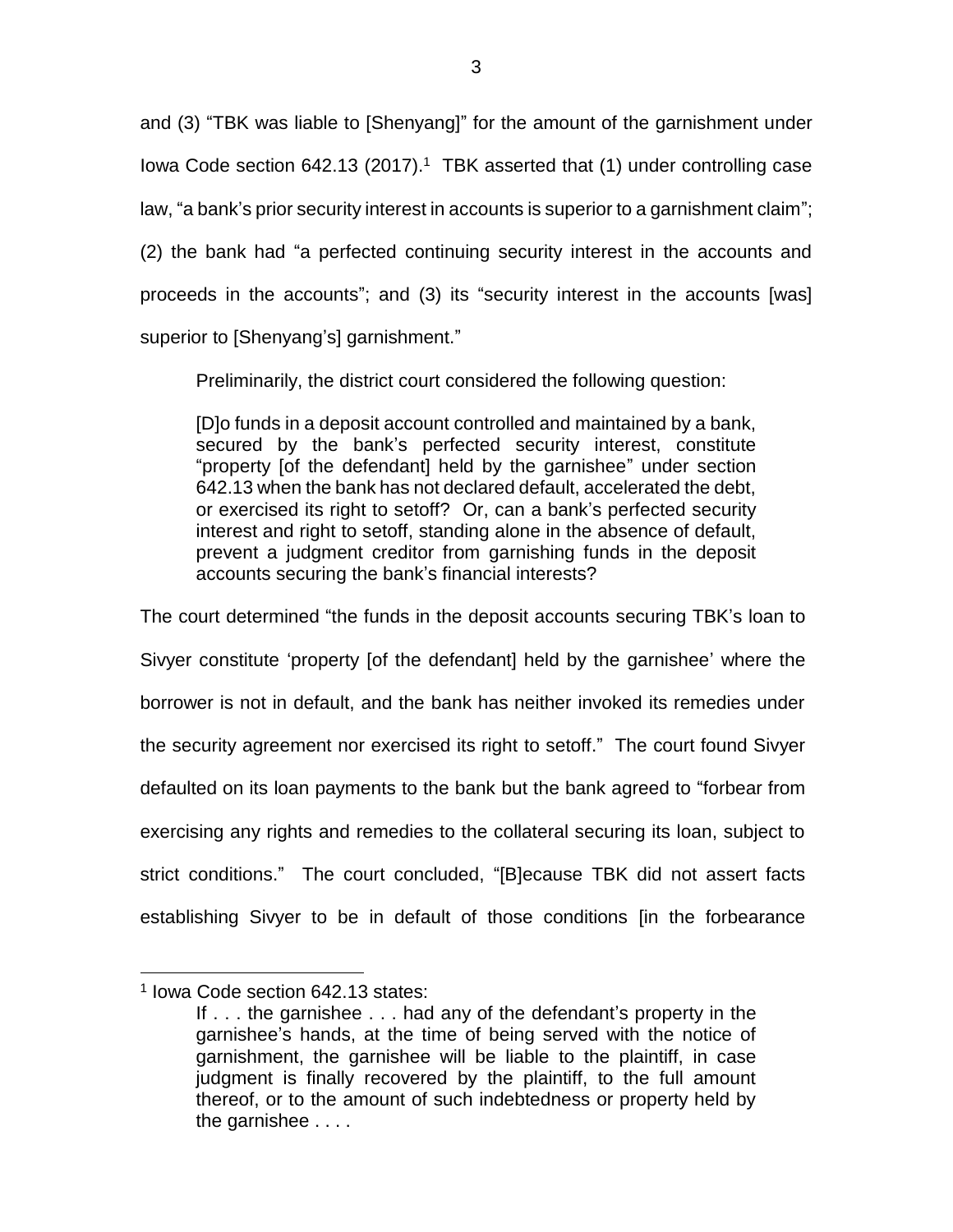agreement], TBK did not have a present right to the funds in the deposit accounts or grounds to object to [Shenyang's] garnishment." Accordingly, the court further concluded TBK was "liable to Shenyang under Iowa Code section 642.13 for the balance of the accounts at the time the bank was served with the notice of garnishment."

The court's answer to the first question did not end its analysis. The court next asked, "In the event a secured party does not or cannot declare default or seize the secured assets, does the lender lose its priority or waive its right to setoff?" The court "decline[d] to rule that TBK . . . lost its priority in the collateral or waived its right to setoff in the accounts." Finding "forfeiture of rights is inconsistent with the core tenants of the [Uniform Commercial Code]," the court ruled Shenyang was "entitled to the funds in the deposit accounts, but *subject to* TBK's perfected security interest in those assets." The court granted Shenyang's summary judgment motion and denied TBK's motion.

Shenyang moved for judgment against the bank. TBK countered with a motion to confirm application of the funds to Sivyer's indebtedness to the bank. The district court ruled TBK could "reclaim the funds now that the forbearance period [was] over, Sivyer [was] in default of its loan obligations, and TBK ha[d] elected to exercise its rights to the funds under the Security Agreement." The court denied Shenyang's motion and granted the bank's motion. Shenyang appealed.

### *II***.** *Analysis*

Shenyang begins by arguing "Sivyer was not in default under the Forbearance Agreement at the time of garnishment, and therefore, TBK had no present right to the funds in Sivyer's deposit accounts or a right to prevent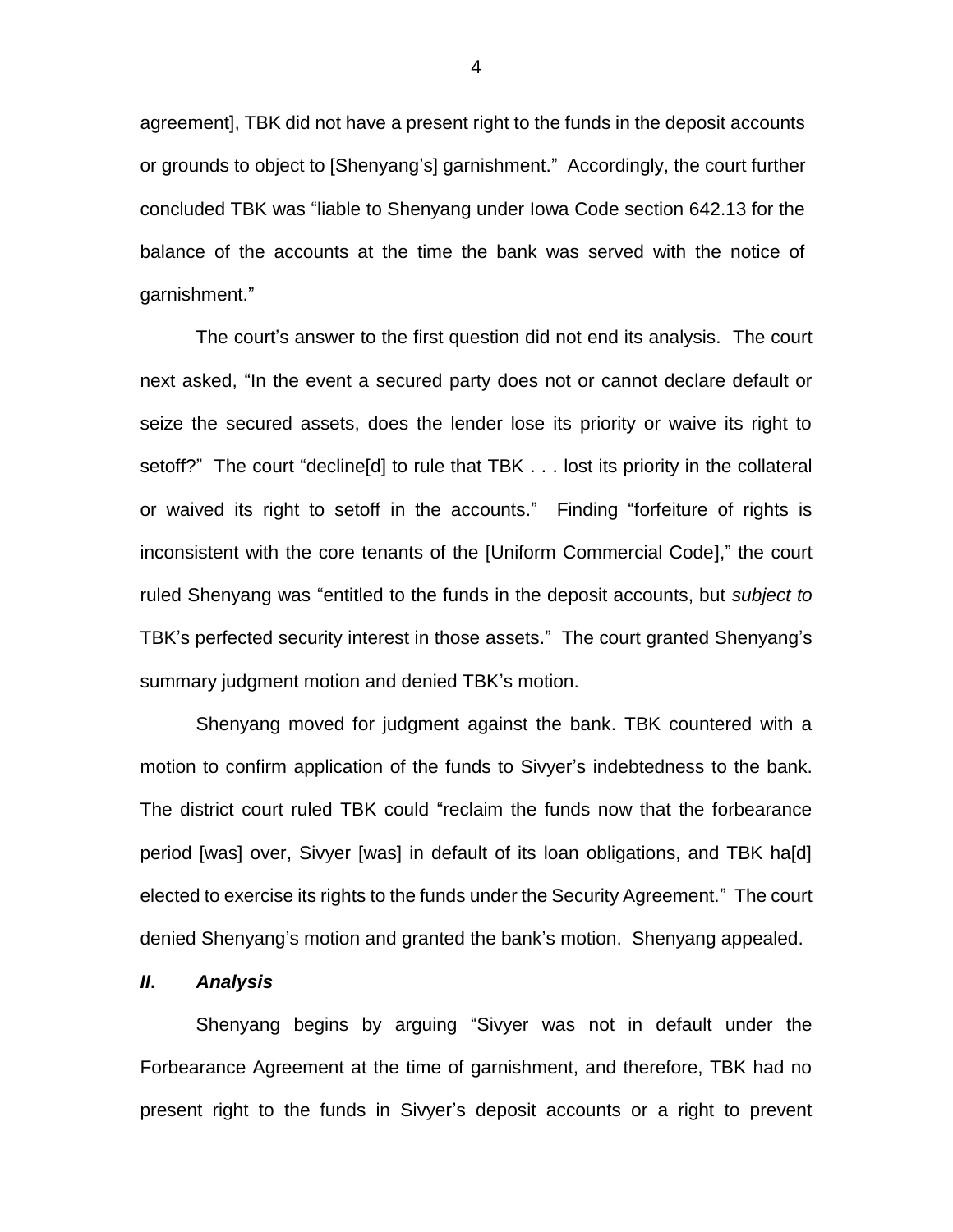Shenyang from taking possession of those funds by way of garnishment." As noted, the district court ruled in favor of Shenyang on this issue, concluding Sivyer was indeed not in default of the conditions set forth in the forbearance agreement and TBK had no right to the funds in the accounts at the time Shenyang issued its garnishment notice. Because Shenyang prevailed on the issue, we have nothing to decide. *See Kuper v*. *Chi*. *& N*. *W*. *Transp*. *Co*., 290 N.W.2d 903, 909 (Iowa 1980) ("[D]efendant is appealing on a matter in which it prevailed at trial. Ordinarily a successful party cannot appeal."); *White v*. *Citzens Nat'l Bank of Boone*, 262 N.W.2d 812, 814–15 (Iowa 1978) ("[A] successful party may not appeal from errors which do not result in prejudice. If there was error in these rulings a matter we do not pass on it was non-prejudicial and affords plaintiff no ground for reversal."). Likewise, TBK has no basis for challenging the court's conclusion on this issue because it did not file a cross-appeal. *See In re Bo Li*, 911 N.W.2d 423, 431 (Iowa 2018). For these reasons, we decline to consider Shenyang's first challenge.

Shenyang next argues "TBK is liable to [it] under Iowa Code [section] 642.13 for its unlawful failure to pay Shenyang's garnishment." Shenyang concedes "[t]he district court correctly interpreted the application of [section] 642.13." In light of this concession and the absence of a cross-appeal, we have no reason to consider the issue.

Shenyang's third argument is a challenge to the district court's conclusion that it was entitled to the funds, "subject to TBK's perfected security interest." As noted at the outset, this is the heart of the appeal. Our review is for errors of law. *See Ellefson v*. *Centech Corp*., 606 N.W.2d 324, 330 (Iowa 2000).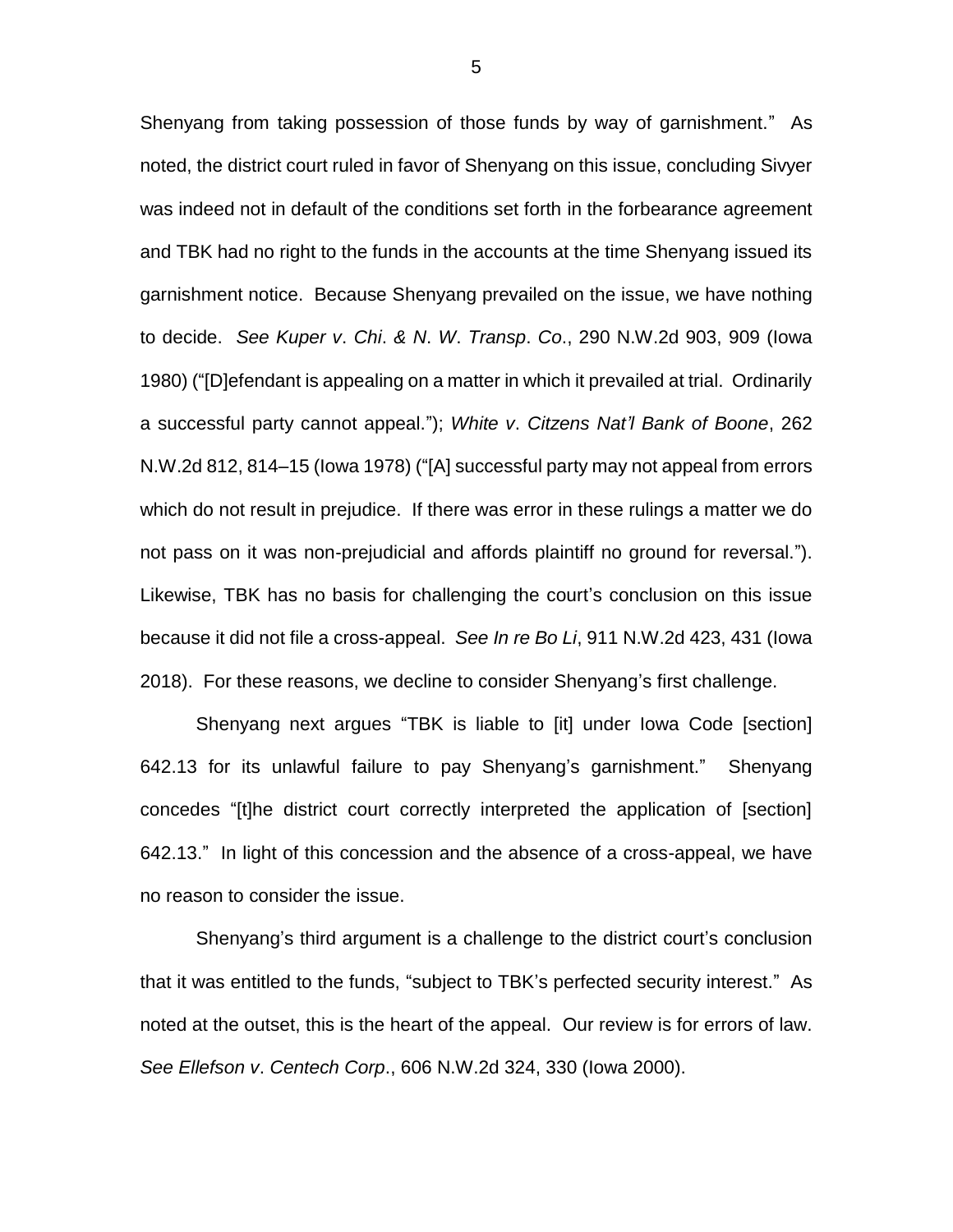Shenyang specifically asserts the bank "collusive[ly] and unlawful[ly]" allowed Sivyer to use the garnished funds to "operate its business, generate revenue, and, in turn, protect[] [its] security interest." The Iowa Supreme Court rejected an identical argument in *Ellefson*, 606 N.W.2d at 336. The court concluded a creditor had "a continuing security interest in the proceeds of . . . two bank accounts," which was "unaffected by (1) [the debtor's] use of those proceeds in its business or (2) [the creditor's] failure to require [the debtor] to account for the proceeds." *Ellefson*, 606 N.W.2d at 336.

Shenyang argues the facts here "differ from *Ellefson* in critical ways." It asserts the debtor in *Ellefson* "was in default" at the time of the garnishment, whereas TBK "did not advance any facts to suggest that Sivyer was in default of the Forbearance Agreement [at the time of garnishment] to entitle it to exercise its rights as a secured party under the Loan and Security Agreements or the UCC." Shenyang's argument implicates the district court's preliminary conclusion in Shenyang's favor. To reiterate, the district court stated, "A perfected security interest does not disqualify the accounts from being subject to garnishment or grant TBK automatic priority over a judgment creditor like Shenyang absent default and the assertion of a *present* right to the collateral securing that debt." But, again, that is not the dispositive issue.

Accepting the district court's finding of "TBK's inaction" at the time of garnishment and its endorsement of Shenyang's right to garnish the bank accounts at that time, the right did not extinguish TBK's ongoing perfected security interest. The district court correctly concluded TBK retained its security interest in Sivyer's accounts and Shenyang took the funds in those accounts "subject to" the security

6